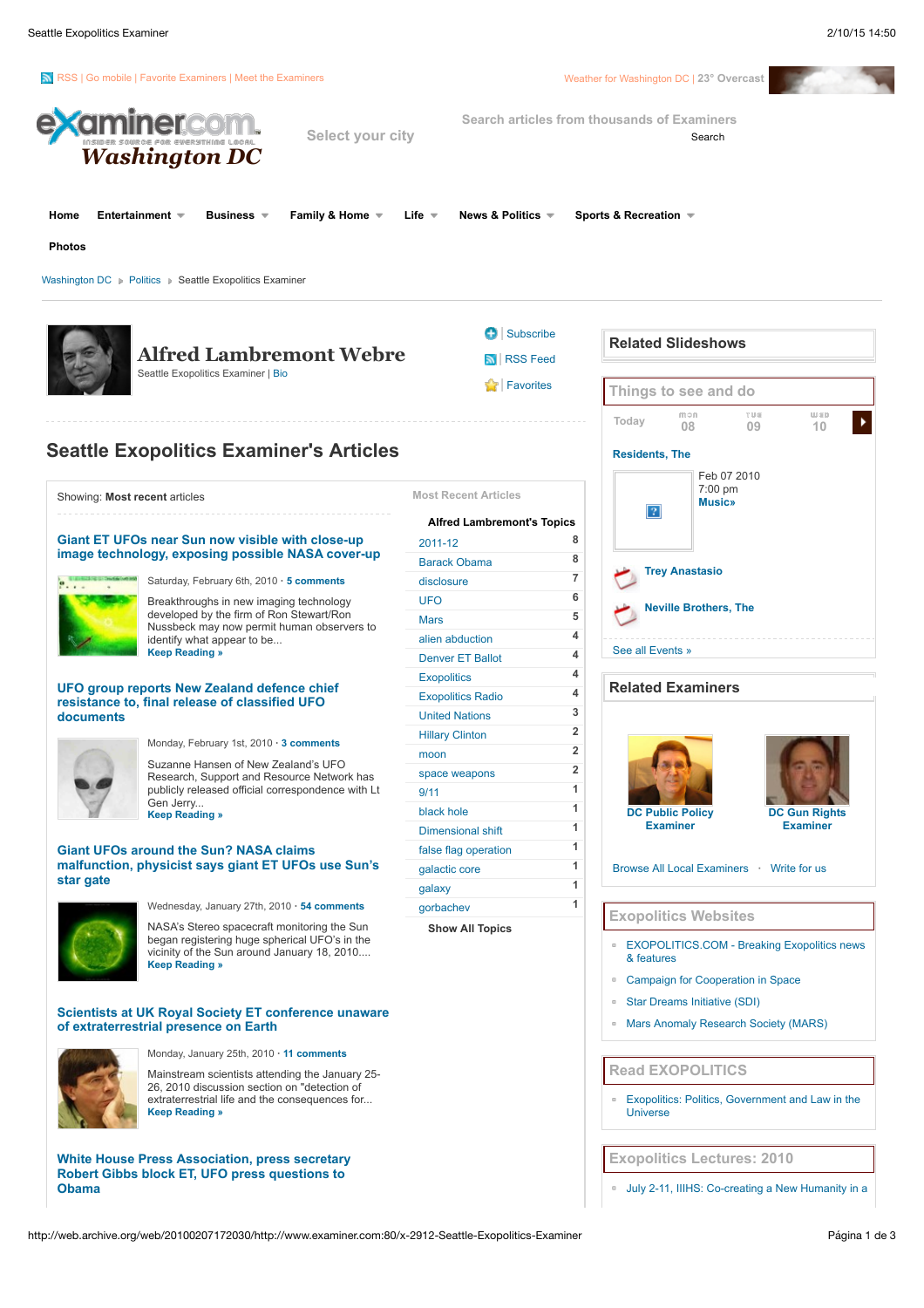

## [15 comments](http://web.archive.org/web/20100207172030/http://www.examiner.com/x-2912-Seattle-Exopolitics-Examiner~y2010m1d23-White-House-Press-Association-press-secretary-Robert-Gibbs-block-ET-UFO-press-questions-to-Obama#comments)

In a startling January 23, 2010 revelation about mainstream media gate keeping on the issue of the extraterrestrial presence, extraterrestrial... **[Keep Reading »](http://web.archive.org/web/20100207172030/http://www.examiner.com/x-2912-Seattle-Exopolitics-Examiner~y2010m1d23-White-House-Press-Association-press-secretary-Robert-Gibbs-block-ET-UFO-press-questions-to-Obama)**

# **[Expert predicts end to hierarchies and value of money,](http://web.archive.org/web/20100207172030/http://www.examiner.com/x-2912-Seattle-Exopolitics-Examiner~y2010m1d19-Expert-predicts-end-to-hierarchies-and-value-of-money-more-ETUFO-disclosure-starting-JulyNov-2010) more ET/UFO disclosure starting July-Nov 2010**



The period Nov. 7, 2009 to Nov. 2, 2010 will be characterized by the collapse of the U.K.-U.S. axis of western domination, the dissolution of...

#### **[LA Times poll: 69% want their officials, like Denver, to](http://web.archive.org/web/20100207172030/http://www.examiner.com/x-2912-Seattle-Exopolitics-Examiner~y2010m1d14-LA-Times-poll-69-want-their-officials-like-Denver-to-prepare-for-contact-with-extraterrestrials) prepare for contact with extraterrestrials**



#### [15 comments](http://web.archive.org/web/20100207172030/http://www.examiner.com/x-2912-Seattle-Exopolitics-Examiner~y2010m1d14-LA-Times-poll-69-want-their-officials-like-Denver-to-prepare-for-contact-with-extraterrestrials#comments)

As of Thursday January 14, 2010, fully 69% of respondents to a Los Angeles Times online poll had cast a "Yes!" vote to the question... **[Keep Reading »](http://web.archive.org/web/20100207172030/http://www.examiner.com/x-2912-Seattle-Exopolitics-Examiner~y2010m1d14-LA-Times-poll-69-want-their-officials-like-Denver-to-prepare-for-contact-with-extraterrestrials)**

# **2010 Denver ET Vote: Mainstream press start [publishing inaccuracies and 1953 CIA-inspired](http://web.archive.org/web/20100207172030/http://www.examiner.com/x-2912-Seattle-Exopolitics-Examiner~y2010m1d12-2010-Denver-ET-Vote-Mainstream-press-start-publishing-inaccuracies-and-1953-CIAinspired-innuendoes) innuendoes**



# [7 comments](http://web.archive.org/web/20100207172030/http://www.examiner.com/x-2912-Seattle-Exopolitics-Examiner~y2010m1d12-2010-Denver-ET-Vote-Mainstream-press-start-publishing-inaccuracies-and-1953-CIAinspired-innuendoes#comments)

The Sacramento Bee, a mainstream politically oriented newspaper serving California's capital city, has begun publishing inaccurate and distorted... **[Keep Reading »](http://web.archive.org/web/20100207172030/http://www.examiner.com/x-2912-Seattle-Exopolitics-Examiner~y2010m1d12-2010-Denver-ET-Vote-Mainstream-press-start-publishing-inaccuracies-and-1953-CIAinspired-innuendoes)**

# **[Is AVATAR a virtual extraterrestrial disclosure and](http://web.archive.org/web/20100207172030/http://www.examiner.com/x-2912-Seattle-Exopolitics-Examiner~y2010m1d7-Is-AVATAR-a-virtual-extraterrestrial-disclosure-and-exopolitical-experience-Will-it-change-Obama) exopolitical experience? Will it change Obama?**

# [19 comments](http://web.archive.org/web/20100207172030/http://www.examiner.com/x-2912-Seattle-Exopolitics-Examiner~y2010m1d7-Is-AVATAR-a-virtual-extraterrestrial-disclosure-and-exopolitical-experience-Will-it-change-Obama#comments)

AVATAR, the 3-D fusion camera system film by Canadian Oscar winning director and writer James Cameron now nominated for 4 Golden Globe awards, is a... **[Keep Reading »](http://web.archive.org/web/20100207172030/http://www.examiner.com/x-2912-Seattle-Exopolitics-Examiner~y2010m1d7-Is-AVATAR-a-virtual-extraterrestrial-disclosure-and-exopolitical-experience-Will-it-change-Obama)**

## **[Barack Obama not disclosing extraterrestrial presence](http://web.archive.org/web/20100207172030/http://www.examiner.com/x-2912-Seattle-Exopolitics-Examiner~y2010m1d3-Barack-Obama-not-disclosing-extraterrestrial-presence-is-top-ETUFO-story-of-2009) is top ET/UFO story of 2009**



# [36 comments](http://web.archive.org/web/20100207172030/http://www.examiner.com/x-2912-Seattle-Exopolitics-Examiner~y2010m1d3-Barack-Obama-not-disclosing-extraterrestrial-presence-is-top-ETUFO-story-of-2009#comments)

Barack Obama not disclosing an extraterrestrial presence during 2009 is the top extraterrestrialrelated story of 2009. Obama ended 2009 with... **[Keep Reading »](http://web.archive.org/web/20100207172030/http://www.examiner.com/x-2912-Seattle-Exopolitics-Examiner~y2010m1d3-Barack-Obama-not-disclosing-extraterrestrial-presence-is-top-ETUFO-story-of-2009)**

# **[1](javascript:pageing_1265563316328_clicknumber(1,6);) [2](javascript:Javascript:pageing_1265563316328_clicknumber(2,6);) [3](javascript:Javascript:pageing_1265563316328_clicknumber(3,6);) [4](javascript:Javascript:pageing_1265563316328_clicknumber(4,6);) [5](javascript:Javascript:pageing_1265563316328_clicknumber(5,6);)** of **[6](javascript:pageing_1265563316328_clicknumber(6,6)) [>](javascript:pageing_1265563316328_clicknumber(2,6);)**

# **Washington DC Area Examiners:**

- [DC Public Policy Examiner](http://web.archive.org/web/20100207172030/http://www.examiner.com/x-5968-DC-Public-Policy-Examiner)
- [DC Gun Rights Examiner](http://web.archive.org/web/20100207172030/http://www.examiner.com/x-2782-DC-Gun-Rights-Examiner)
- [DC Republican Examiner](http://web.archive.org/web/20100207172030/http://www.examiner.com/x-2304-DC-Republican-Examiner)
- [DC Special Interests Examiner](http://web.archive.org/web/20100207172030/http://www.examiner.com/x-2071-DC-Special-Interests-Examiner)
- [DC Independent Examiner](http://web.archive.org/web/20100207172030/http://www.examiner.com/x-25466-DC-Independent-Examiner)













# [Transformed Earth](http://web.archive.org/web/20100207172030/http://www.iiihs.org/)

## **ExopoliticsRadio.org**

**[EXOPOLITICS RADIO \(Sat. 8 PM Pacific\)](http://web.archive.org/web/20100207172030/http://www.exopoliticsradio.org/)** 

# **Exopolitics Examiners**

- [Denver UFO Examiner](http://web.archive.org/web/20100207172030/http://www.examiner.com/x-2024-Denver-UFO-Examiner)
- [Honolulu Exopolitics Examiner](http://web.archive.org/web/20100207172030/http://www.examiner.com/x-2383-Honolulu-Exopolitics-Examiner)
- [Seattle Exopolitics Examiner](http://web.archive.org/web/20100207172030/http://www.examiner.com/x-2912-Seattle-Exopolitics-Examiner)
- [Phoenix UFO Examiner](http://web.archive.org/web/20100207172030/http://www.examiner.com/x-3766-Phoenix-UFO-Examiner)

# **Exopolitics Resources**

## **[Exopolitics Institute](http://web.archive.org/web/20100207172030/http://exopoliticsinstitute.org/)**

- **[Institute for Cooperation in Space \(ICIS\)](http://web.archive.org/web/20100207172030/http://www.peaceinspace.com/)**
- **[Exopolitics Journal](http://web.archive.org/web/20100207172030/http://exopoliticsjournal.com/)**
- $\blacksquare$ [Disclosure Project](http://web.archive.org/web/20100207172030/http://www.disclosureproject.org/)
- [Exopolitics Network](http://web.archive.org/web/20100207172030/http://exopoliticsinstitute.org/network.htm)
- [Paradigm Research Group](http://web.archive.org/web/20100207172030/http://www.paradigmresearchgroup.org/)
- [Presidential UFO](http://web.archive.org/web/20100207172030/http://www.presidentialufo.com/)
- $\blacksquare$ [Barack Obama UFO](http://web.archive.org/web/20100207172030/http://www.barackobamaufo.com/)
- [Exopolitics \(Paola Harris\)](http://web.archive.org/web/20100207172030/http://www.paolaharris.com/)
	- [Exopolitics World Network](http://web.archive.org/web/20100207172030/http://www.exopoliticsworld.net/)
- [Extraterrestrial Affairs Commission](http://web.archive.org/web/20100207172030/http://www.extracampaign.org/)
- **[Exopolitics Spain \(Spanish\)](http://web.archive.org/web/20100207172030/http://www.exopoliticsspain.es/)**
- [Project Camelot](http://web.archive.org/web/20100207172030/http://www.projectcamelot.net/)
- **[Exopolitics.org](http://web.archive.org/web/20100207172030/http://www.exopolitics.org/)**
- [Exopolitics.com](http://web.archive.org/web/20100207172030/http://www.exopolitics.com/)
- [Exopaedia](http://web.archive.org/web/20100207172030/http://www.exopaedia.org/)